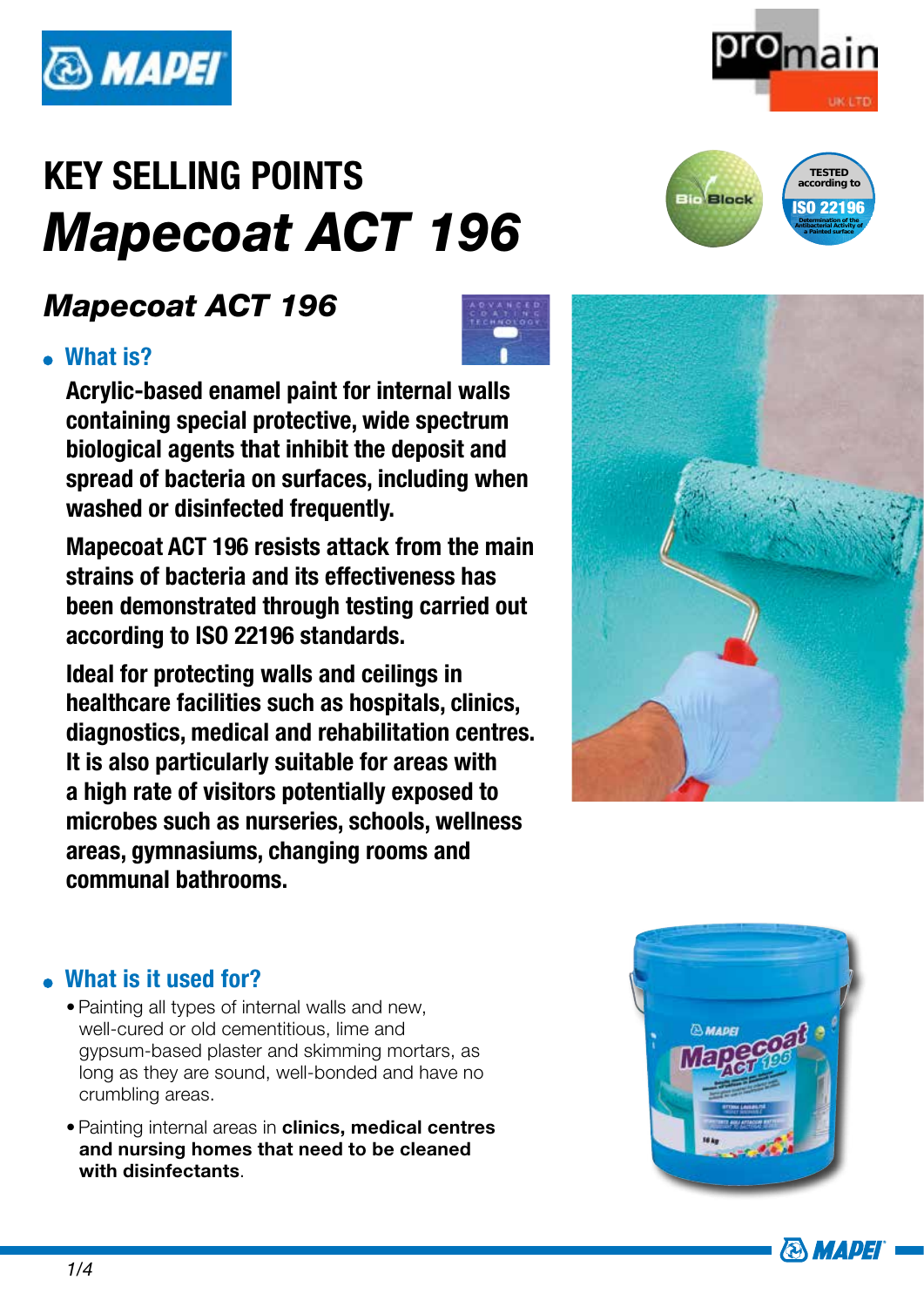

- Painting internal areas in schools, sports complexes and recreational facilities subjected to high wear and contamination from bacteria.
- Painting internal areas in various types of structure in order to guarantee rapid and long lasting hygienic protection.

#### • How is it applied?

Apply **Mapecoat ACT 196** with a short-pile roller, brush or by spray over a dry coat of **Malech** primer or

#### Dursilite Base Coat.

The complete cycle comprises the application of at least two coats of **Mapecoat ACT 196**; wait 6-12 hours between each coat in normal temperature and humidity conditions, and in all cases until the previous coat is completely dry.

#### **Characteristics**

- Excellent cleanability, resistant to washing agents and disinfectants.
- Resistant to attack from bacteria.
- Resistant to mould.
- Certified product.
- Smooth, satin finish.
- Available in more than 1,000 original shades from the Mapei Master Collection.

#### Advantages for users

- Finishing product specifically developed for use in healthcare facilities with Euronorm test reports certified by independent laboratories.
- Contains rapid-acting active substances which immediately block the growth and prevent the spread of the most common strains of bacteria.
- Excellent resistance to prolonged cleaning and disinfecting cycles.
- Sanitizing effect against mould and fungi.
- Good hiding power and easy workability.
- Odourless and easy to apply.







**ANMADEI**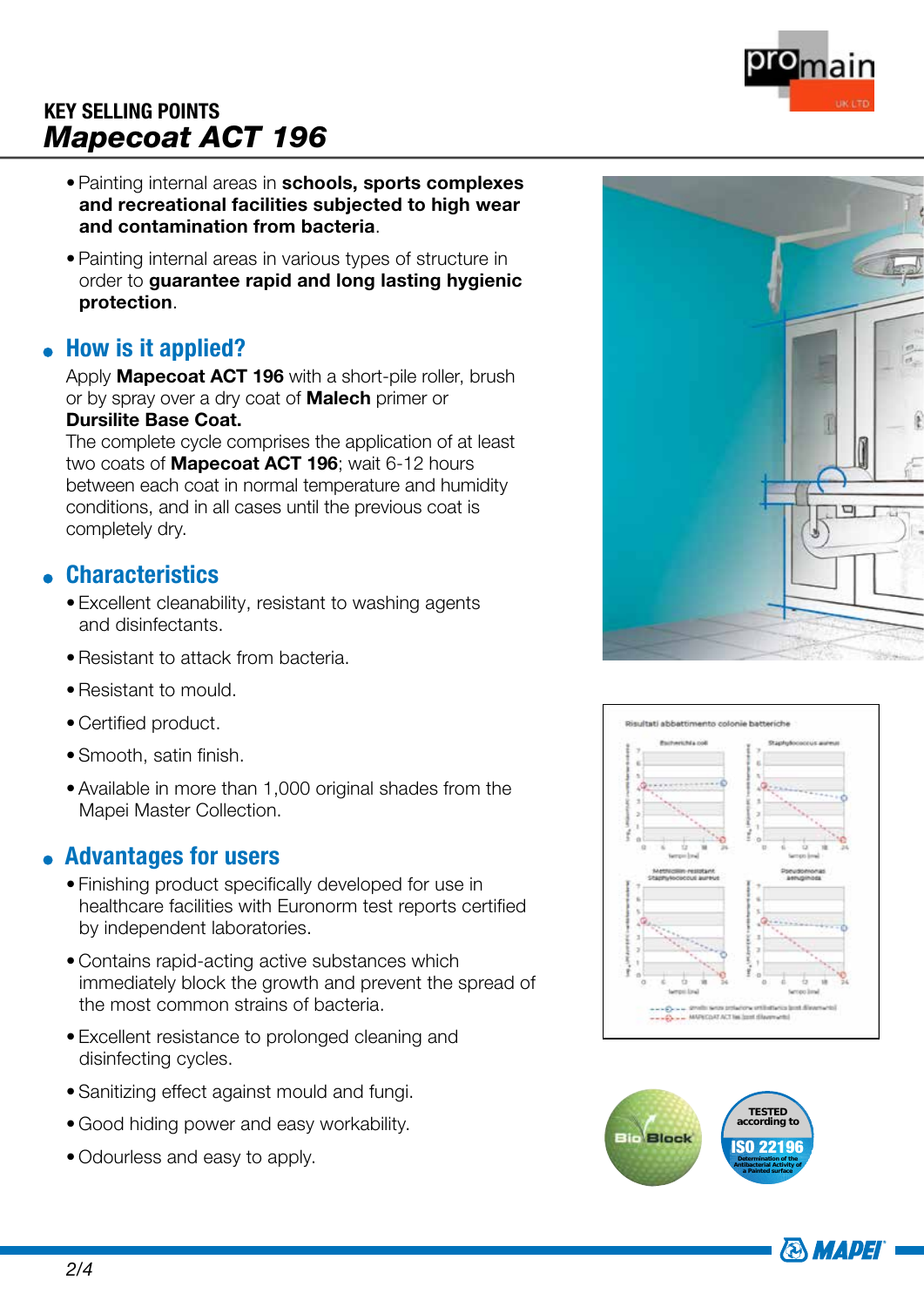- Available in a wide range of colours using the **ColorMap** automatic tinting system.
- Excellent adhesion to all types of substrates prepared according to specification.
- Particularly recommended for enhancing smooth plaster.

#### Advantages for retailers

- Good profitability.
- Increases product portfolio.
- Completes the service offered to clients.
- Increased possibility of providing a service to professional users.
- May be tinted using a colouring machine: any shade may be created using the **ColorMap®** automatic tinting machine.
- Meets the requirements of applicable standards regarding painting systems for internal areas in healthcare facilities.

#### **• Packaging**

4 and 16 kg drums.

#### Consumption

0.2-0.3 kg/m² (for two coats).

#### Codes for white and ColorMap bases

| <b>Product</b>                 | <b>Packaging</b> | Code      |
|--------------------------------|------------------|-----------|
| <b>Mapecoat ACT 196 White</b>  | 16 kg            | 6LY000016 |
|                                | 4 kg             | 6LY000004 |
| <b>Mapecoat ACT 196 Base P</b> | 16 kg            | 6LY090016 |
|                                | 4 kg             | 6LY090004 |
| <b>Mapecoat ACT 196 Base T</b> | 16 kg            | 6LY092016 |
|                                | 4 kg             | 6LY092004 |